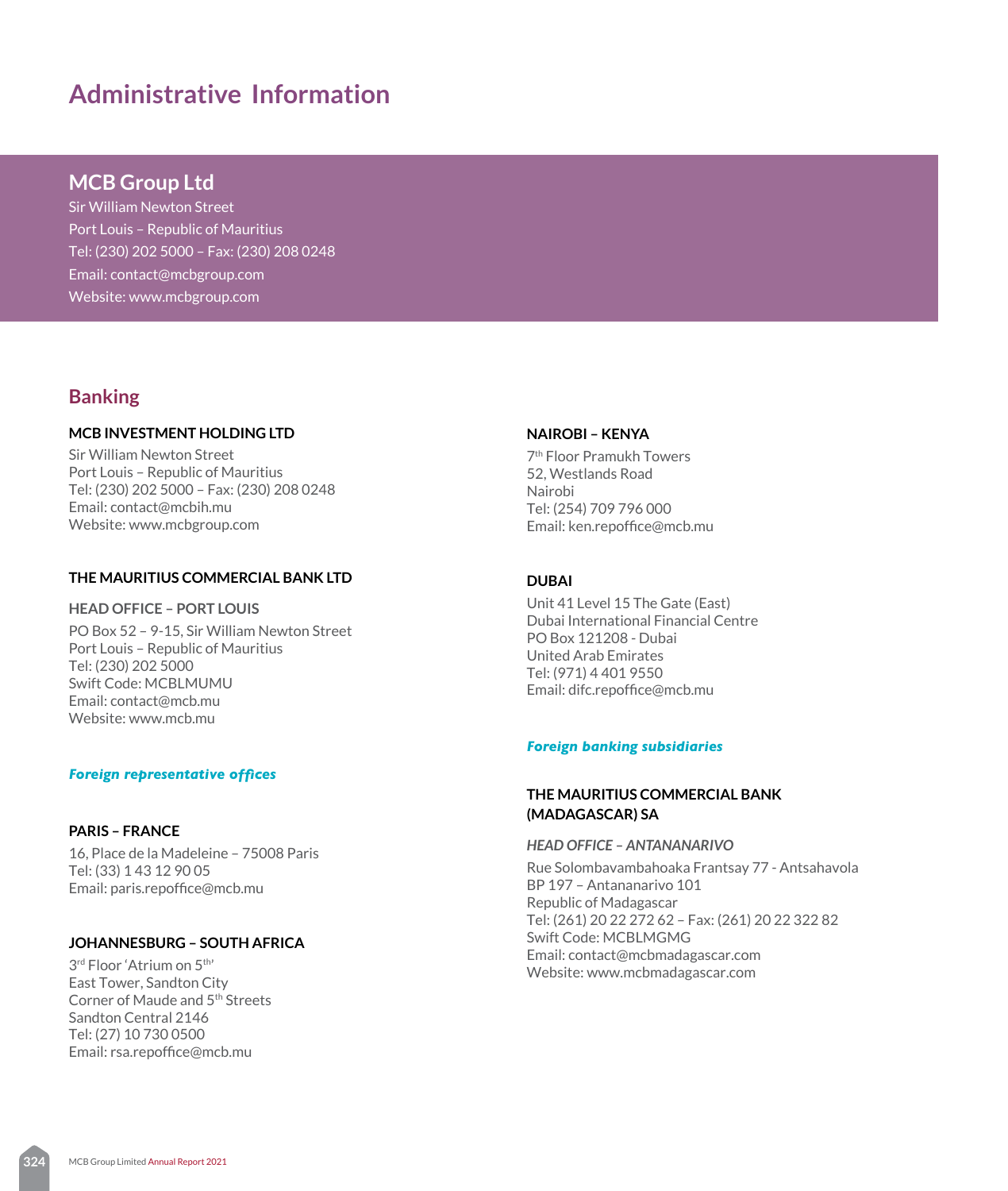325

# **THE MAURITIUS COMMERCIAL BANK (MALDIVES) PRIVATE LTD**

## *HEAD OFFICE – MALE*

H. Sifa Building, Boduthakurufaanu Magu – Malé Republic of Maldives Tel: (960) 330 5656 – Fax: (960) 330 5757 Swift Code: MCBLMVMV Email: contact@mcbmaldives.com Website: www.mcbmaldives.com

# **THE MAURITIUS COMMERCIAL BANK (SEYCHELLES) LTD**

## *HEAD OFFICE – VICTORIA*

Caravelle House – Manglier Street PO Box 122 – Victoria – Mahé Republic of Seychelles Tel: (248) 4284 555 – Fax: (248) 4322 676 Swift Code: MCBLSCSC Email: contact@mcbseychelles.com Website: www.mcbseychelles.com

# *Foreign banking associates*

# **BANQUE FRANÇAISE COMMERCIALE OCÉAN INDIEN**

# *HEAD OFFICE – RÉUNION*

58 Rue Alexis de Villeneuve – CS 21013 97404 Saint Denis Cedex Tel: (262) 409 900 Swift Code: BFCORERXXXX Email: contacts@bfcoi.com Website: www.bfcoi.com

## *PARIS BRANCH – FRANCE*

16, Place de la Madeleine – 75008 Paris Tel: (33) 1 43 12 90 05 Swift Code: BFCOFRPPXXX Email: agencepar@bfcoi.com Website: www.bfcoi.com

## *MAYOTTE*

Route de l'Agriculture – BP 222 – 97600 Mamoudzou Tel: (269) 269 609 900 Swift Code: BFCOYTYTXXX Email: contacts@bfcoi.com Website: www.bfcoi.com

# **BANCO SOCIÉTÉ GÉNÉRALE MOÇAMBIQUE S.A.**

# *HEAD OFFICE & MAPUTO*

Av. Julius Nyerere, Nº 140, 4º Andar CP 1568 – Maputo Republic of Mozambique Tel: (258) 21 48 19 00 Swift Code: SOGEMZMA Email: contact-mz@socgen.com Website: www.societegenerale.co.mz

# **Non-Banking Financial**

# **MCB CAPITAL MARKETS LTD**

Raymond Lamusse Building Sir William Newton Street Port Louis – Republic of Mauritius Tel: (230) 202 5000 Email: mcbis@mcbcm.mu Website: www.mcbcapitalmarkets.mu

# **MCB INVESTMENT SERVICES LTD**

Raymond Lamusse Building Sir William Newton Street Port Louis – Republic of Mauritius Tel: (230) 202 5000 Email: mcbis@mcbcm.mu Website: www.mcbcapitalmarkets.mu

# **MCB REGISTRY & SECURITIES LTD**

Raymond Lamusse Building Sir William Newton Street Port Louis – Republic of Mauritius Tel: (230) 202 5000 Email: mcbrs@mcbcm.mu Website: www.mcbcapitalmarkets.mu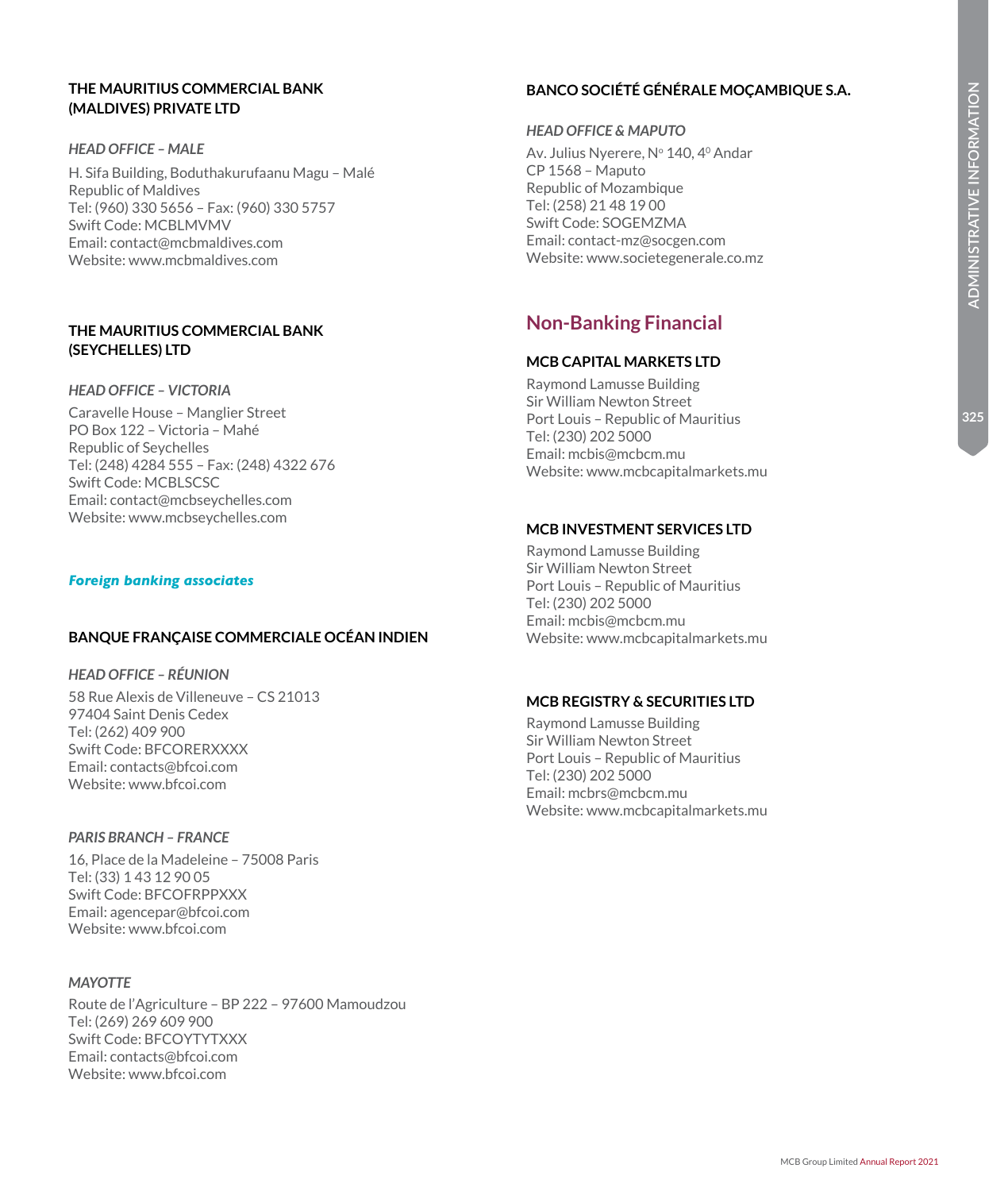# **Administrative Information**

# **MCB STOCKBROKERS LTD**

Raymond Lamusse Building Sir William Newton Street Port Louis – Republic of Mauritius Tel: (230) 202 5000 Email: mcbsb@mcbcm.mu Website: www.mcbcapitalmarkets.mu

# **MCB CAPITAL PARTNERS LTD**

Raymond Lamusse Building Sir William Newton Street Port Louis – Republic of Mauritius Tel: (230) 202 5000 Email: mcbcp@mcbcm.mu Website: www.mcbcapitalmarkets.mu

# **MCB INVESTMENT MANAGEMENT CO. LTD**

Raymond Lamusse Building Sir William Newton Street Port Louis – Republic of Mauritius Tel: (230) 202 5000 Email: mcbim@mcbcm.mu Website: www.mcbcapitalmarkets.mu

# **MCB STRUCTURED SOLUTIONS LTD**

Raymond Lamusse Building Sir William Newton Street Port Louis – Republic of Mauritius Tel: (230) 202 5000 Email: mcbis@mcbcm.mu Website: www.mcbcapitalmarkets.mu

# **CM DIVERSIFIED CREDIT LTD**

Raymond Lamusse Building Sir William Newton Street Port Louis – Republic of Mauritius Tel: (230) 202 5000 Email: mcbis@mcbcm.mu Website: www.mcbcapitalmarkets.mu

# **CM STRUCTURED FINANCE LTD**

Raymond Lamusse Building Sir William Newton Street Port Louis – Republic of Mauritius Tel: (230) 202 5000 Email: mcbis@mcbcm.mu Website: www.mcbcapitalmarkets.mu

# **CM STRUCTURED PRODUCTS LTD**

Raymond Lamusse Building Sir William Newton Street Port Louis – Republic of Mauritius Tel: (230) 202 5000 Email: mcbis@mcbcm.mu Website: www.mcbcapitalmarkets.mu

# **MCB LEVERAGED SOLUTIONS LTD**

Raymond Lamusse Building Sir William Newton Street Port Louis – Republic of Mauritius Tel: (230) 202 5000 Email: mcbis@mcbcm.mu Website: www.mcbcapitalmarkets.mu

## **MCB FINANCIAL ADVISERS**

Raymond Lamusse Building Sir William Newton Street Port Louis – Republic of Mauritius Tel: (230) 202 5000 Email: corporate.finance@mcbcm.mu Website: www.mcbcapitalmarkets.mu

## **MCB EQUITY FUND LTD**

c/o MCB Capital Partners Ltd Raymond Lamusse Building Sir William Newton Street Port Louis – Republic of Mauritius Tel: (230) 202 5000 Email: mcbcp@mcbcm.mu Website: www.mcbcapitalmarkets.mu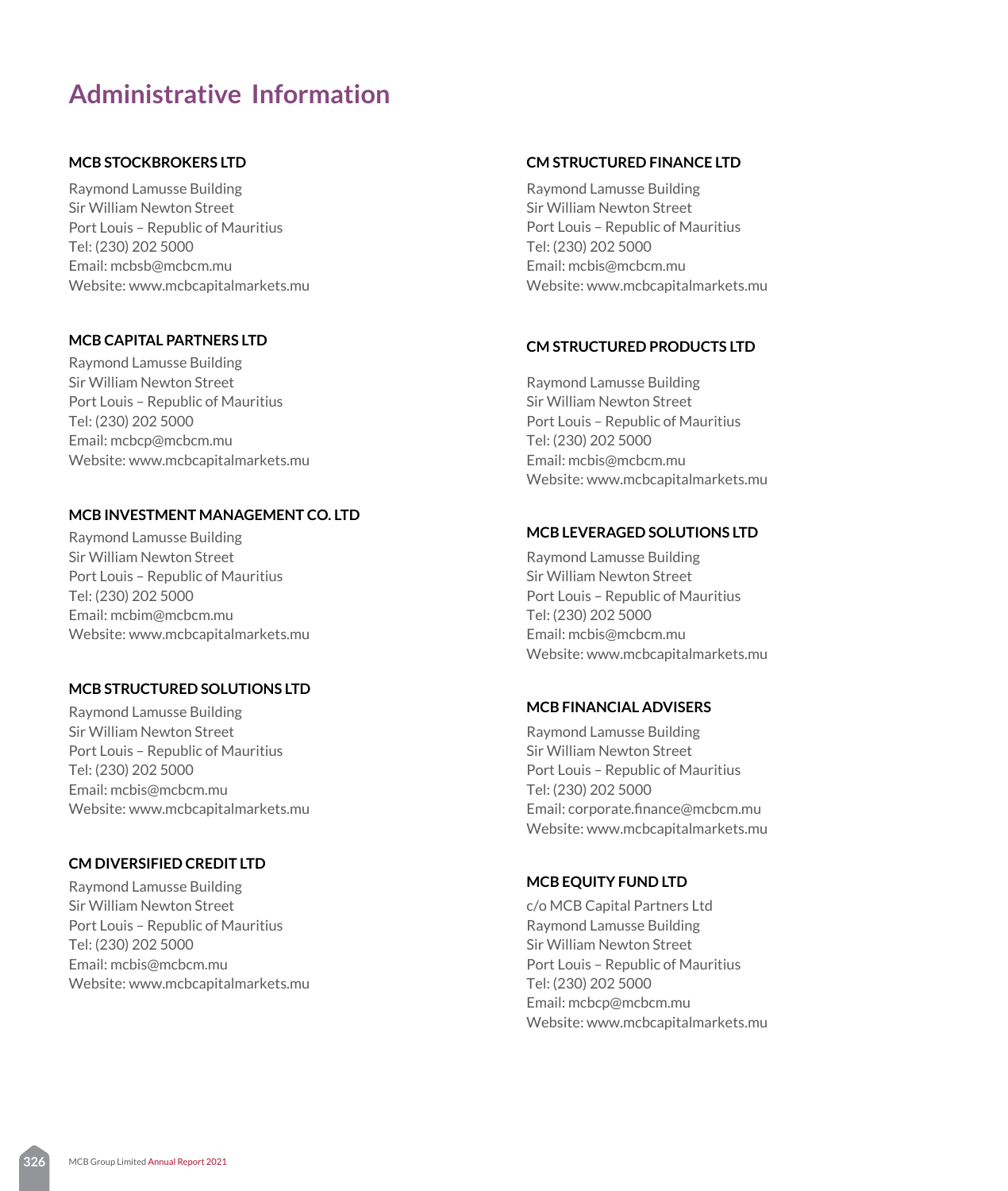327

## **MCB LEASING LTD**

Raymond Lamusse Building Sir William Newton Street Port Louis – Republic of Mauritius Tel: (230) 202 5504 Email: contactmcbleasing@mcb.mu Website: www.mcbleasing.mu

# **MCB FACTORS LTD**

Raymond Lamusse Building Sir William Newton Street Port Louis – Republic of Mauritius Tel: (230) 202 5701 Email: mcb.factors@mcb.mu Website: www.mcbfactors.mu

# **MCB MICROFINANCE LTD**

5th Floor Currimjee Arcades 256 Royal Road Curepipe – Republic of Mauritius Tel: (230) 203 2744 Email: contact@mcbmicrofinance.mu Website: www.mcbmicrofinance.mu

# **MCB REAL ASSETS LTD**

MCB Centre Sir William Newton Street Port Louis – Republic of Mauritius Tel: (230) 202 5000 Email: corporateservices@mcbgcs.mu

# **CREDIT GUARANTEE INSURANCE CO. LTD\***

United Docks Business Park Kwan Tee Street Port Louis – Republic of Mauritius Tel: (230) 213 2741 Email: customer.relations@cgi.mu Website: www.cgi.mu

# **Other Investments**

# **FINCORP INVESTMENT LTD**

MCB Centre 9-15 Sir William Newton Street Port Louis – Republic of Mauritius Tel: (230) 202 5000 – Fax: (230) 208 0248 Website: www.fincorp.mu

#### **PROMOTION AND DEVELOPMENT LTD\***

8th Floor Dias Pier Building Le Caudan Waterfront Port Louis – Republic of Mauritius Tel: (230) 211 9430 – Fax: (230) 211 0239 Email: corporate@promotionanddevelopment.com Website: www.promotionanddevelopment.com

#### **CAUDAN DEVELOPMENT LTD\***

8th Floor Dias Pier Building Le Caudan Waterfront Port Louis – Republic of Mauritius Tel: (230) 211 9430 – Fax: (230) 211 0239 Email: corporate@promotionanddevelopment.com Website: www.caudan.com

# **MCB CONSULTING SERVICES LTD**

3<sup>rd</sup> Floor Harbour Front Building President John Kennedy Street Port Louis - Republic of Mauritius Tel: (230) 204 7234 – Fax: (230) 208 7427 Email: mcbadmin@mcbconsulting.mu Website: www.mcbconsulting.mu

\*Local associates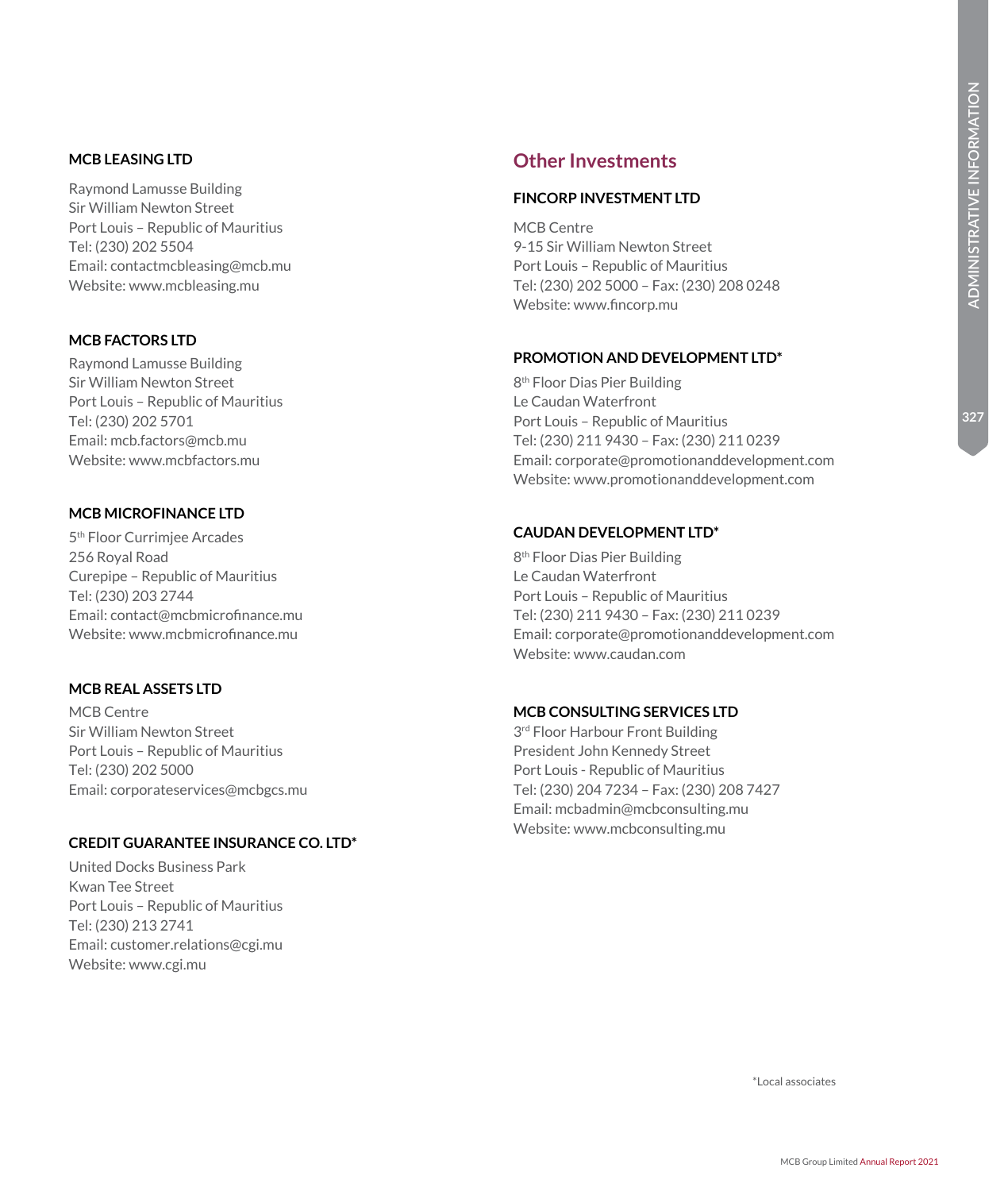# **Administrative Information**

# **MCB INSTITUTE OF FINANCE LTD**

Uniciti Education Hub Royal Road, Pierrefonds Republic of Mauritius Tel: (230) 402 0200 Email: info@mcb-if.com Website: www.mcb-if.com

# **MCB GROUP CORPORATE SERVICES LTD**

MCB Centre Sir William Newton Street Port Louis – Republic of Mauritius Tel: (230) 202 5000 Email: corporateservices@mcbgcs.mu

# **MCB FORWARD FOUNDATION**

1<sup>st</sup> Floor Raymond Lamusse Building 9-15 Sir William Newton Street Port Louis – Republic of Mauritius Tel: (230) 202 5000 Email: mcb.forwardfoundation@mcb.mu Website: www.mcbforwardfoundation.org

# **BLUE PENNY MUSEUM**

Le Caudan Waterfront Port Louis – Republic of Mauritius Tel: (230) 210 9204 Fax: (230) 210 9243 Email: info@bluepennymuseum.mu Website: www.bluepennymuseum.com